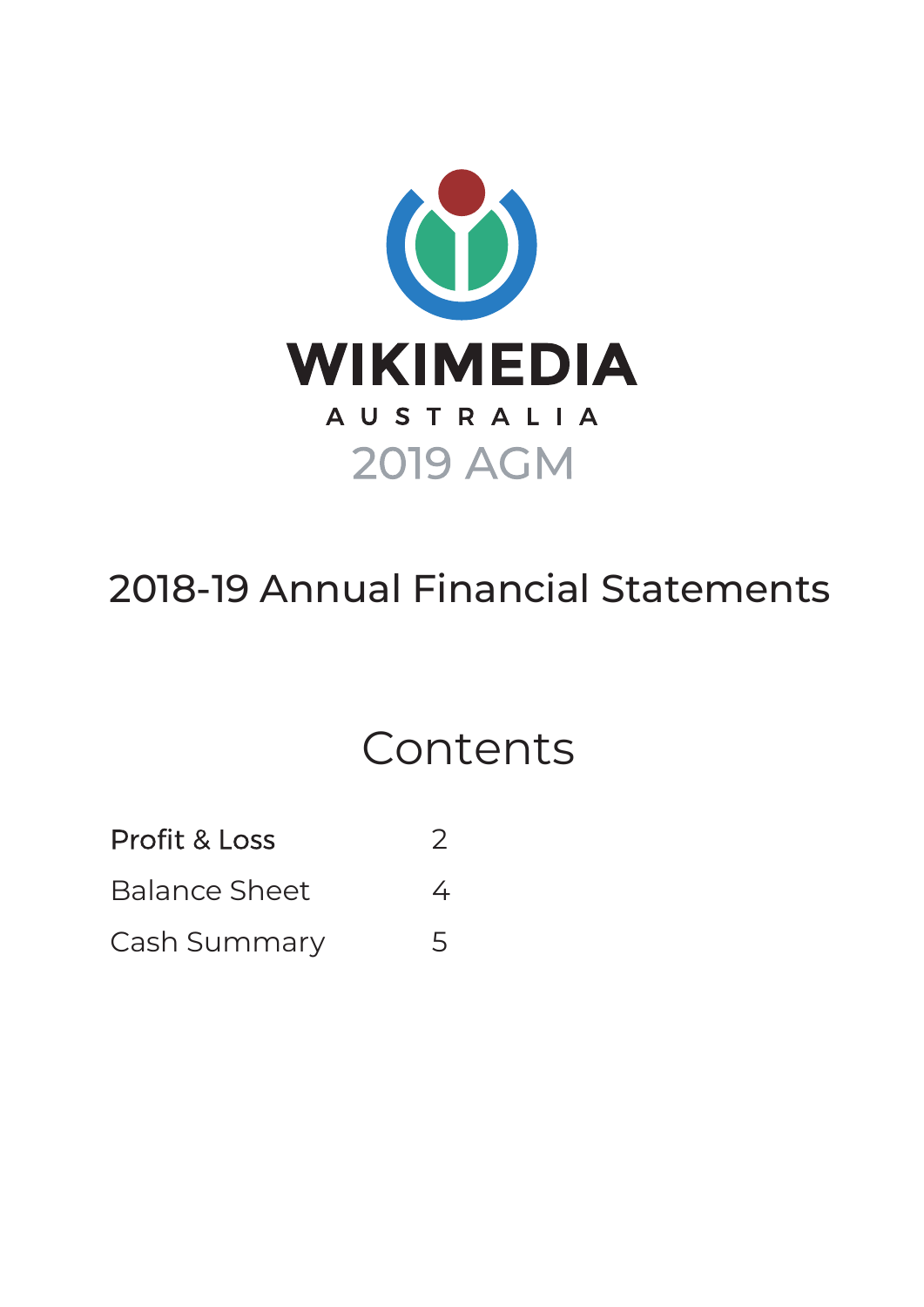### **Profit and Loss**

#### **Wikimedia Australia Inc. For the year ended 30 June 2019**

|                                                   | 2019           | 2018      |
|---------------------------------------------------|----------------|-----------|
| <b>Trading Income</b>                             |                |           |
| Donations                                         | 1,781.79       | 13,751.00 |
| <b>Grants Received</b>                            |                | 2,372.86  |
| Interest Income                                   | 53.76          | 38.46     |
| Membership Fees                                   | 589.94         | 452.69    |
| Other Revenue                                     | 1,012.00       | 332.36    |
| <b>Total Trading Income</b>                       | 3,437.49       | 16,947.37 |
| <b>Gross Profit</b>                               | 3,437.49       | 16,947.37 |
| <b>Other Income</b>                               |                |           |
| Annual Plan Grant                                 | $\blacksquare$ | 33,725.00 |
| <b>Total Other Income</b>                         |                | 33,725.00 |
| <b>Operating Expenses</b>                         |                |           |
| <b>Bank Fees</b>                                  | 6.60           | 33.85     |
| Catering                                          | 1,883.33       | 1,023.35  |
| Computer Software                                 | 499.95         | 1,346.69  |
| Freight & Courier                                 | $\blacksquare$ | 10.00     |
| <b>General Expenses</b>                           | 38.17          | 232.36    |
| Insurance                                         | 744.23         | 827.73    |
| Lodging                                           | 5,735.70       | 2,227.87  |
| Meals and Allowances                              | 507.27         |           |
| Miscellaneous Government Fees, Charges, and Taxes | 68.75          | 68.75     |
| Motor Vehicle Expenses                            | 238.92         | 75.29     |
| <b>Office Expenses</b>                            | 78.17          | 82.80     |
| <b>Outgoing Donations</b>                         | 5.01           | 30.00     |
| PayPal Fees                                       | 82.69          | 18.97     |
| Postage                                           | 211.78         | 136.70    |
| Printing & Stationery                             | 435.51         |           |
| <b>Regulatory Fees</b>                            |                | 102.46    |
| Sponsorship                                       |                | 2,272.73  |
| Subscriptions                                     | 228.47         |           |
| Telephone & Internet                              | 369.53         | 365.30    |
| Travel - International                            | 109.04         | 5,620.22  |
| Travel - National                                 | 8,100.82       | 4,206.22  |
| Unpaid Membership Fees                            |                | 140.00    |
| Vehicle Hire and Charter                          | 88.18          |           |
| Venue Hire                                        | 502.28         |           |
| Volunteer Reimbursements                          | 1,597.27       | 964.45    |
| Wikimedia event prizes                            | 1,948.09       | 1,202.03  |
| <b>Total Operating Expenses</b>                   | 23,479.76      | 20,987.77 |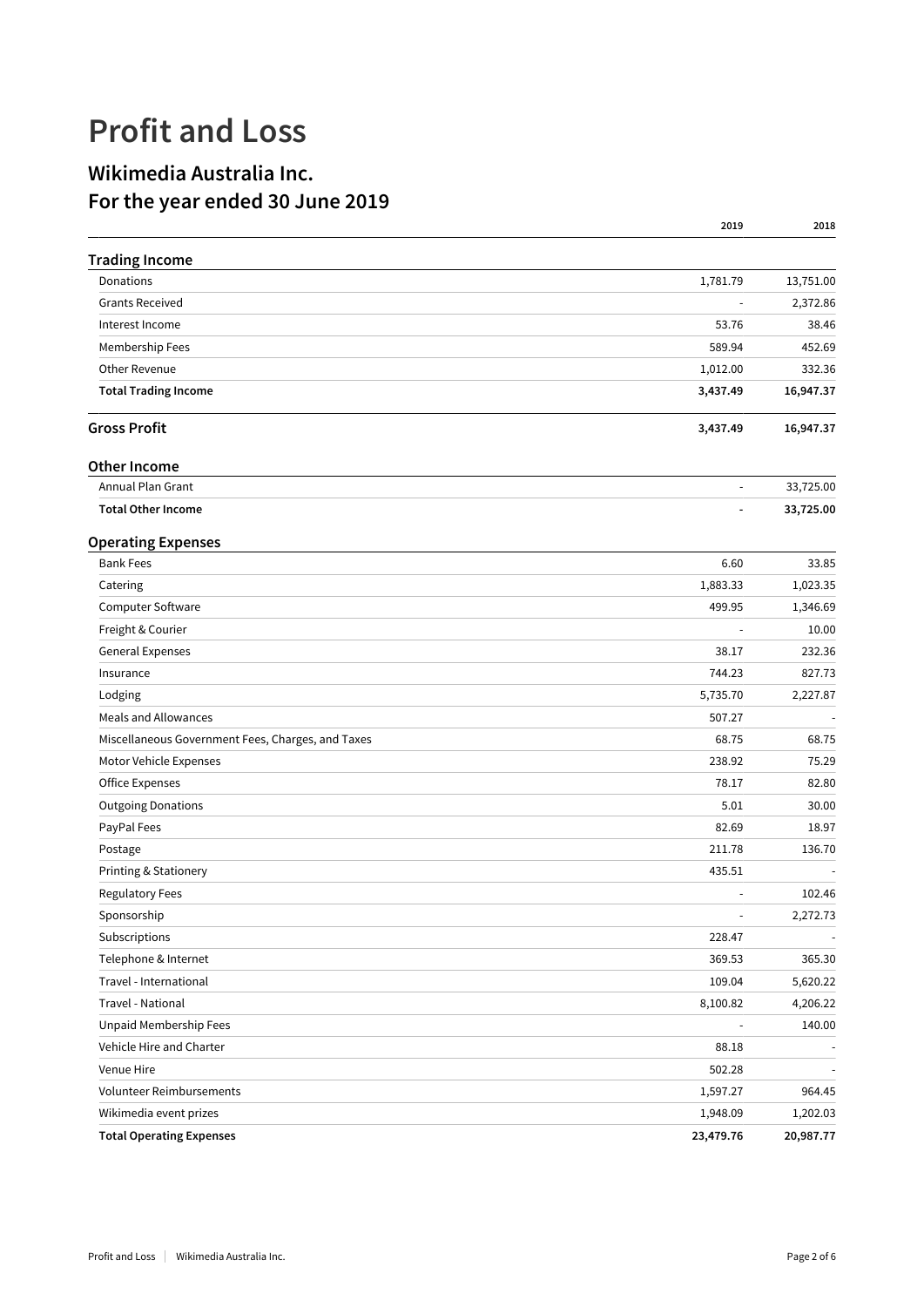|                   | 2019         | 2018      |
|-------------------|--------------|-----------|
|                   |              |           |
| <b>Net Profit</b> | (20, 042.27) | 29,684.60 |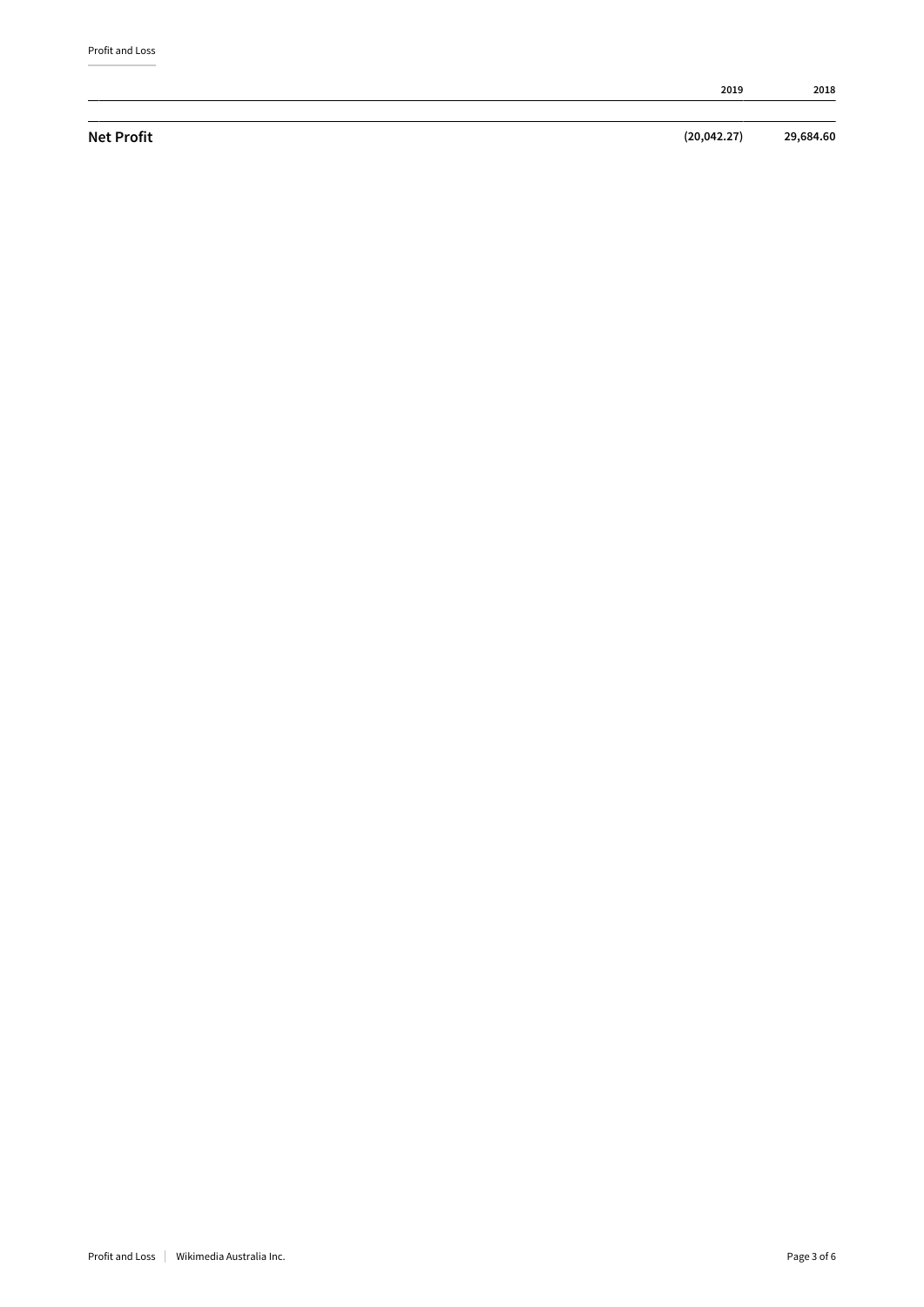### **Balance Sheet**

#### **Wikimedia Australia Inc. As at 30 June 2019**

|                                                 | 30 JUN 2019   | 30 JUN 2018   |
|-------------------------------------------------|---------------|---------------|
| Assets                                          |               |               |
| Bank                                            |               |               |
| PayPal                                          | 294.47        | 396.52        |
| Primary Westpac Cheque Account                  | 38,928.80     | 62,118.86     |
| <b>Westpac Mastercard Account</b>               | 114.16        | 169.70        |
| <b>Total Bank</b>                               | 39,337.43     | 62,685.08     |
| <b>Current Assets</b>                           |               |               |
| <b>Accounts Receivable</b>                      | 190.00        | 200.00        |
| Withholding Tax Withheld                        | 2,522.95      | 2,522.95      |
| <b>Total Current Assets</b>                     | 2,712.95      | 2,722.95      |
| <b>Fixed Assets</b>                             |               |               |
| Computer Equipment                              | 1,211.82      |               |
| Office Equipment                                | 978.12        |               |
| <b>Total Fixed Assets</b>                       | 2,189.94      |               |
| <b>Total Assets</b>                             | 44,240.32     | 65,408.03     |
| Liabilities                                     |               |               |
| <b>Current Liabilities</b>                      |               |               |
| <b>GST</b>                                      | (1,914.97)    | (823.66)      |
| Historical Adjustment                           | 1,988.57      | 1,988.57      |
| Rounding                                        | 76.13         | 110.26        |
| <b>Total Current Liabilities</b>                | 149.73        | 1,275.17      |
| <b>Total Liabilities</b>                        | 149.73        | 1,275.17      |
| <b>Net Assets</b>                               | 44,090.59     | 64,132.86     |
| <b>Equity</b>                                   |               |               |
| Accumulated Equity from Previous Financial Year | 206,238.24    | 206,238.24    |
| <b>Current Year Earnings</b>                    | (20, 042.27)  | 29,684.60     |
| <b>Retained Earnings</b>                        | (142, 105.38) | (171, 789.98) |
| <b>Total Equity</b>                             | 44,090.59     | 64,132.86     |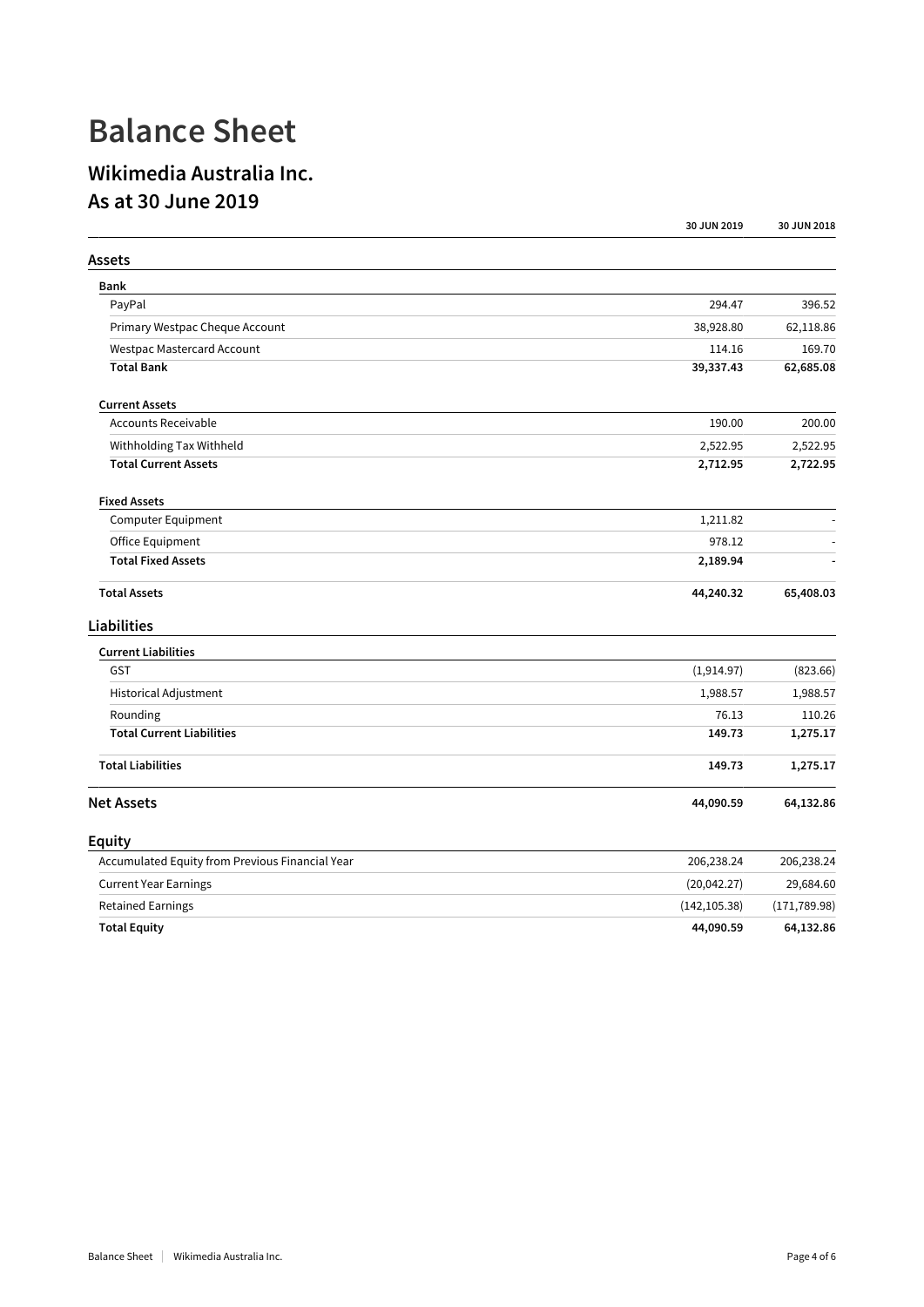#### Wikimedia Australia Inc. For the 12 months ended 30 June 2019 Including GST

|                                                   | <b>Jun 2019</b> | <b>Jun 2018</b> |
|---------------------------------------------------|-----------------|-----------------|
| <b>Income</b>                                     |                 |                 |
| Annual Plan Grant                                 | $\overline{a}$  | 33,725          |
| Donations                                         | 1,782           | 13,751          |
| <b>Grants Received</b>                            |                 | 2,373           |
| Interest Income                                   | 54              | 38              |
| Membership Fees                                   | 660             | 620             |
| Other Revenue                                     | 1,012           | 332             |
| <b>Total Income</b>                               | 3,508           | 50,840          |
| <b>Less Operating Expenses</b>                    |                 |                 |
| <b>Bank Fees</b>                                  | 7               | 34              |
| Catering                                          | 2,069           | 726             |
| Computer Software                                 | 550             | 1,481           |
| Freight & Courier                                 |                 | 11              |
| <b>General Expenses</b>                           | 42              |                 |
| Insurance                                         | 819             | 911             |
| Lodging                                           | 6,308           | 2,320           |
| Meals and Allowances                              | 513             |                 |
| Miscellaneous Government Fees, Charges, and Taxes | 69              | 69              |
| Motor Vehicle Expenses                            | 263             | 53              |
| Office Expenses                                   | 86              | 17              |
| <b>Outgoing Donations</b>                         | 5               | 30              |
| PayPal Fees                                       | 83              | 19              |
| Postage                                           | 233             | 90              |
| Printing & Stationery                             | 479             |                 |
| Regulatory Fees                                   |                 | 57              |
| Sponsorship                                       |                 | 2,500           |
| Subscriptions                                     | 251             |                 |
| Telephone & Internet                              | 370             | 370             |
| Travel - International                            | 109             | 5,747           |
| Travel - National                                 | 8,873           | 4,549           |
| <b>Unpaid Membership Fees</b>                     | $\overline{a}$  | 140             |
| Vehicle Hire and Charter                          | 97              |                 |
| Venue Hire                                        | 553             |                 |
| Volunteer Reimbursements                          | 1,711           | 1,061           |
| Wikimedia event prizes                            | 2,143           | 1,269           |
| <b>GST</b>                                        | (1, 219)        | (892)           |
| Rounding                                          | 34              |                 |
| <b>Total Operating Expenses</b>                   | 24,446          | 20,561          |
| <b>Operating Surplus (Deficit)</b>                | (20, 939)       | 30,278          |
| <b>Plus Non Operating Movements</b>               |                 |                 |
| <b>Computer Equipment</b>                         | (1, 333)        |                 |